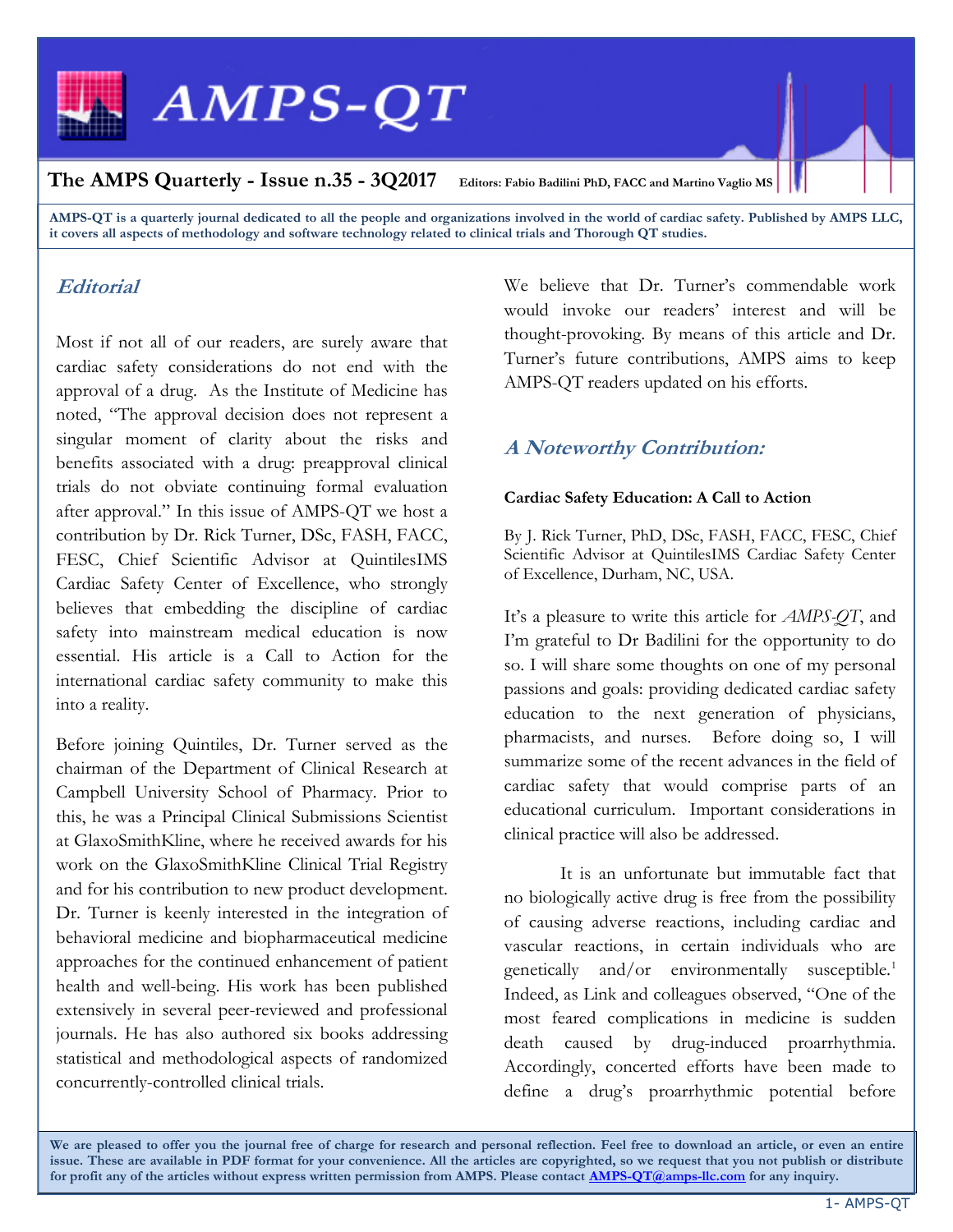regulatory approval."<sup>2</sup> Many readers of  $AMPS-QT$ , authors who have published here, and organizations discussed in the AMPS articles have played instrumental roles in these cardiac safety efforts.

Cardiac safety considerations do not stop upon a drug's approval. As the Institute of Medicine has noted, "The approval decision does not represent a singular moment of clarity about the risks and benefits associated with a drug: preapproval clinical trials do not obviate continuing formal evaluation after approval."<sup>3</sup> It is vital to remain alert to unexpected cardiac adverse drug reactions during a drug's entire time on the market. Pharmacovigilance strategies (both passive and active) have been employed for many years in this regard. Attention is now turning to complementary approaches, one of which is social listening, the act of monitoring public conversations on the internet to inform our understanding of medical product safety in a better  $m$ anner $4$ 

Having reviewed these topics, attention then turns to the main focus of this paper: a Call to Action to develop and implement comprehensive cardiac safety education for healthcare providers with regard to the judicious use of drugs that have a known potential to be unsuitable for patients with certain clinical characteristics.<sup>5</sup> (Patient education is also extremely important, but that is a topic for another discussion.)

## Preapproval Cardiac Safety Investigations: New Approaches

The ICH S7B- and E14-driven preapproval regulatory landscape which centers around the biomarkers of reductions in the cardiac repolarizing ionic current  $I_{\text{Kr}}$ and prolongation of the QT interval as seen on the surface electrocardiogram (ECG) has been successful in that no drug with unanticipated potential for Torsades de Pointes has entered the market since their adoption. However, the paradigm's Thorough QT/QT study is highly sensitive but not very specific for predicting QT prolongation, and many pharmaceutical companies may have unnecessarily terminated the development of potentially useful drug molecules.<sup>6, 7</sup>

Collaboration between the Cardiac Research Safety Consortium (CSRC) and the International Consortium for Innovation and Quality in Pharmaceutical Development led to a study providing support for the alternate approach of employing QTc exposure-response modeling, and hence a move towards intensive ECG evaluation in early-phase drug development.<sup>8-10</sup> The third revision of the ICH E14 "Questions & Answers" document, $11$  released in December 2015, provided widespread acknowledgment of the benefits of this methodology and offered an alternative primary methodology for the evaluation of a drug's clinical QTc prolongation liability (see also Bloomfield<sup>12</sup>). Regulatory agencies have found this approach acceptable.<sup>13, 14</sup>

 The Comprehensive In Vitro Proarrhythmia Assay (CiPA) initiative comprises an integrated set of investigations that may lead to modifications in the preapproval nonclinical cardiac safety landscape. The first major presentation and discussion of this initiative occurred at a July 2013 Think Tank cosponsored by CSRC, HESI, and the US FDA,<sup>15</sup> and multiple related reports have followed.16-26 In December 2015, the ICH Assembly endorsed the establishment of the E14/S7B Discussion Group, which includes nonclinical and clinical experts brought together to discuss advances in science and methods related to the clinical assessment of QT prolongation and to continue discussion of CiPA. The Group's Work Plan lists "Preliminary recommendation to ICH Assembly regarding whether to re-open ICH E14 and S7B for complete revision" as an Anticipated Milestone for December 2017.<sup>27</sup>

## Postapproval Cardiac Safety Investigations: New Frontiers

An illustrative example of new lines of investigation in this realm is discussed in an upcoming paper by Seifert and colleagues that captures discussions at a Think Tank entitled "Enabling Social Listening for Cardiac Safety," held in June 2016 and jointly sponsored by the CSRC and the Drug Information Association.<sup>28</sup> The meeting's goals were to explore current methods of collecting and evaluating social listening data and to consider their applicability to cardiac safety surveillance. Regulators from the US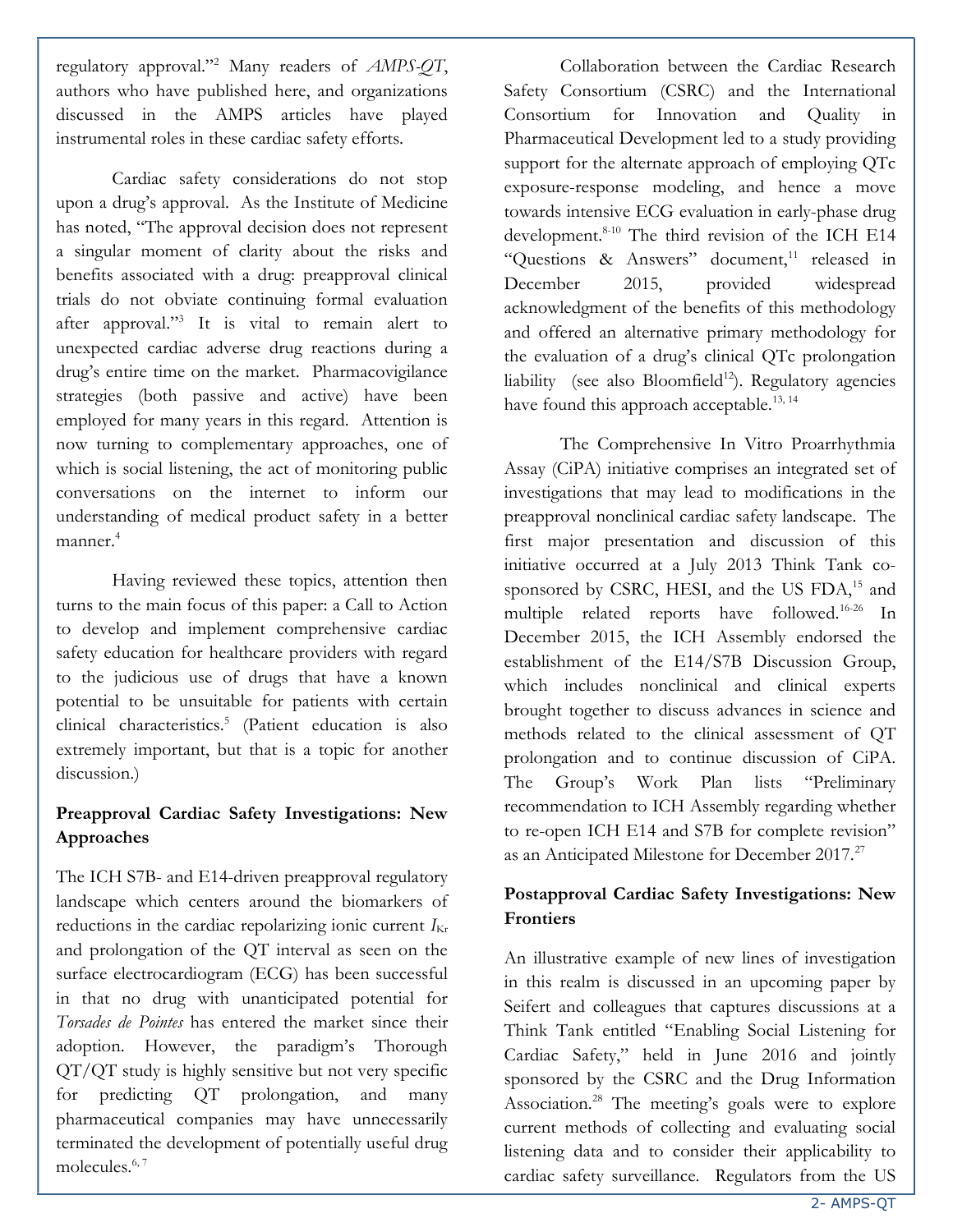FDA and the United Kingdom's Medicines and Healthcare Products Regulatory Agency participated along with representatives from industry, academia, and patient groups. While social media represents a novel, global, and publicly accessible source of data, and therefore holds tremendous potential in this regard, its ability to provide reliable post-marketing safety data requires further clarification and verification. One anecdotal example of challenges in this field concerns colloquial speech: if, following a visit to a car dealership, an individual reports on the lines that "The price of the car I wanted gave me a heart attack," it is unlikely that the person actually had a myocardial infarction.<sup>28</sup>

## Clinical Practice: How Well do Prescribing Physicians Do?

All the preapproval cardiac safety investigations performed for a drug influence the drug's prescribing information (label). If a drug is approved owing to compelling evidence of efficacy and general safety at the public health level, but regulators also wish to convey information concerning potential QT prolongation liability (as we know, an imperfect predictor of Torsades, but nonetheless the current one of importance), such information is placed in the drug's label. Everything to this point is very important, but then the rubber hits the road: prescribers should decide if the drug has a favorable benefit–risk balance for their patients on a case-bycase basis by taking into account multiple clinical considerations. A key question of interest therefore becomes: How well do they do in this regard? Studies reported in the literature provide a disconcerting answer: $29-31$  See Dhanani and colleagues<sup>32</sup> for commentary.

Fortunately (if that is the right word), the occurrence of drug-induced Torsades itself (rather than just QT/QTc prolongation) typically requires multiple contributing factors to be present at the same time. Clinical risk factors include female sex, structural heart disease, metabolic and electrolyte abnormalities (particularly hypokalemia and hypomagnesemia), bradycardia and conduction disease, increased drug bioavailability, and inherited long QT syndrome.<sup>33</sup> Taking concomitant medications that prolong the QT

interval may also be a risk factor. Hence, an injudicious prescribing decision may not have serious consequences. Nonetheless, avoiding such decisions via more thorough cardiac safety education is a worthy goal (see also Trinkley and colleagues<sup>34</sup> and Li and Ramos $35$ ).

## Cardiac Safety Education

Embedding the discipline of cardiac safety into mainstream medical education—where 'medical' covers physicians, pharmacists, nurses, and allied health professionals—is now essential, and this article represents a Call to Action to the international cardiac safety community to do so. Admittedly, getting this topic into multiple professional school curricula is not likely to be an easy task since most schools seem to regard their curricula as already full to overflowing.<sup>5</sup> Nonetheless, it is incumbent upon those of us in the field of cardiac safety to work diligently in this regard: it is imperative to enable healthcare professionals to do everything possible to eliminate adverse cardiac drug reactions while also providing optimal therapeutic benefit to their patients.<sup>32</sup>

Drugs prescribed by physicians are dispensed by pharmacists. Given their expert knowledge of pharmacology, additional education and hence awareness of the multiple aspects of cardiac safety would enable clinical pharmacists to be influential arbiters of safer prescribing decisions.<sup>32</sup> Before joining my present company I was a professor in a school of pharmacy, and, for several years, Chairman of its Department of Clinical Research. I am also a member of pharmacy and clinical pharmacology organizations. Accordingly, with regard to my Call to Action, I will be focusing initial attention on pharmacy schools, and hoping that success there will pave an easier path into other professional schools.

 What I am proposing could be as simple as creating a relatively small set of PowerPoint slides and lecture notes (ideally endorsed by multiple relevant academic societies and organizations), and sending these at no cost to all medical, pharmacy, and nursing schools in a given country in the appropriate language. The most appropriate professor in each school could deliver these lectures. If there are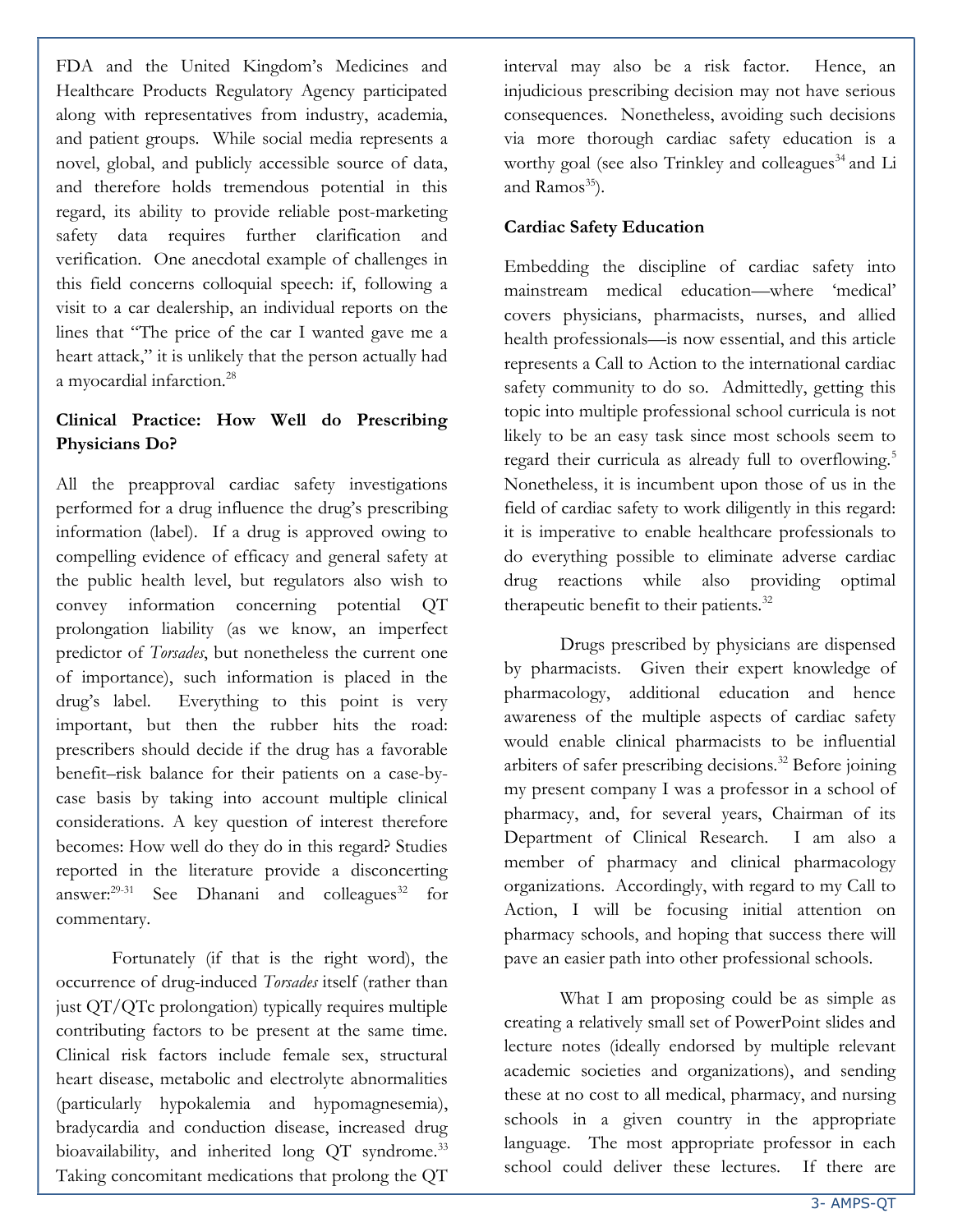concerns about impinging upon existing and alreadyoverflowing curricula, the schools could be asked at least to post the lectures on their web site, allowing self-selecting students to access them outside regular classroom time. Other possibilities include creating videos and making these available on the web sites of professional societies interested in cardiac safety, cardiac safety experts offering to go into local professional schools to give a lecture or two at no cost to the schools, and a whole host of things that I hope colleagues will suggest.

As already noted, widespread implementation of cardiac safety education in appropriate professional schools may not be easily accomplished. That said, if we harness and dedicate the intellectual and decisioninfluencing horsepower of our collective group of colleagues and organizations, I believe we can succeed. I am in initial discussions with several interested individuals, and, with Fabio's permission, I'll keep AMPS-QT readers updated. To borrow and adapt the sentiments expressed in John Lennon's song "Imagine," you may say I'm a dreamer, but, if we can get things up and running, I hope someday you'll join us, and the 'cardiac safety education world' will be as one.

#### References

- [1] Turner JR, Karnad DR, Kothari S. Cardiovascular safety in drug development and therapeutic use: new methodologies and evolving regulatory landscapes. Switzerland: Springer International Publishing; 2017.
- [2] Link MG, Yan G-X, Kowey PR. Evaluation of toxicity for heart failure therapeutics: studying effects on the QT Interval. Circ Heart Fail. 2010;3:547-555.
- [3] Institute of Medicine of the National Academies. The future of drug safety: promoting and protecting the health of the public. Washington, DC: National Academies Press, 2007.
- [4] Powell GE, Seifert HA, Reblin T, et al. Social media listening for routine post-marketing safety surveillance. Drug Saf. 2016;39:443-445.
- [5] Turner JR. Integrated cardiovascular safety: multifaceted considerations in drug development and therapeutic use. Expert Opin Drug Saf. 2017;16:481- 492.
- [6] de Ponti F, Pharmacological and regulatory aspects of QT prolongation. In JR Vaz, T Klabunde (Eds),

Antitargets: prediction and prevention of drug side effects. Weinheim, Germany: Wiley-VCH; 2008, pp 55–88.

- [7] Zhang J, Chen H, Tsong Y, Stockbridge N. Lessons learned from hundreds of Thorough QT studies. Ther Innov Regul Sci. 2015;49:392–397.
- [8] Darpo B, Garnett C, Benson CT, et al. Cardiac safety research consortium: can the thorough QT/QTc study be replaced by early QT assessment in routine clinical pharmacology studies? Scientific update and a research proposal for a path forward. Am Heart J. 2014;168:262–272.
- [9] Darpo B, Benson C, Dota C, et al. Results from the IQ-CSRC prospective study support replacement of the Thorough QT study by QT assessment in the early clinical phase. Clin Pharmacol Ther. 2015;97:326–335.
- [10] Darpo B, Garnett C, Keirns J, Stockbridge N. Implications of the IQ-CSRC prospective study: time to revise ICH E14. Drug Saf. 2015;38:773-780.
- [11] ICH. E14 Q&A(R3) 5.1: Use of concentration response modeling of QTc Data. Available at: http://www.ich.org/fileadmin/Public\_Web\_Site/IC H\_Products/Guidelines/Efficacy/E14/E14\_QAs\_R 3\_presentation\_Aug2016.pdf (Accessed 12 September 2017)
- [12] Bloomfield DM. Incorporating exposure-response modeling into the assessment of QTc interval: a potential alternative to the Thorough QT study. Clin Pharmacol Ther. 2015;97:444–446.
- [13] Nelson CH, Wang L, Fang L, et al. A quantitative framework to evaluate proarrhythmic risk in a first-inhuman study to support waiver of a Thorough QT study. Clin Pharmacol Ther. 2015;98:630-638.
- [14] Murphy PJ, Yasuda S, Nakai K, et al. Concentrationresponse modeling of ECG data from early-phase clinical studies as an alternative clinical and regulatory approach to assessing QT risk: experience from the development program of lemborexant. J Clin Pharmacol. 2017;57:96-104.
- [15] Sager PT, Gintant G, Turner JR, Pettit S, Stockbridge N. Rechanneling the cardiac proarrhythmia safety paradigm: a meeting report from the Cardiac Safety Research Consortium. Am Heart J. 2014;167:292-300.
- [16] Colatsky T, Fermini B, Gintant G, et al. The Comprehensive in vitro Proarrhythmia Assay (CiPA) initiative - update on progress. J Pharmacol Toxicol Methods. 2016;81:15-20.
- [17] Fermini B, Hancox JC, Abi-Gerges N, et al. A new perspective in the field of cardiac safety testing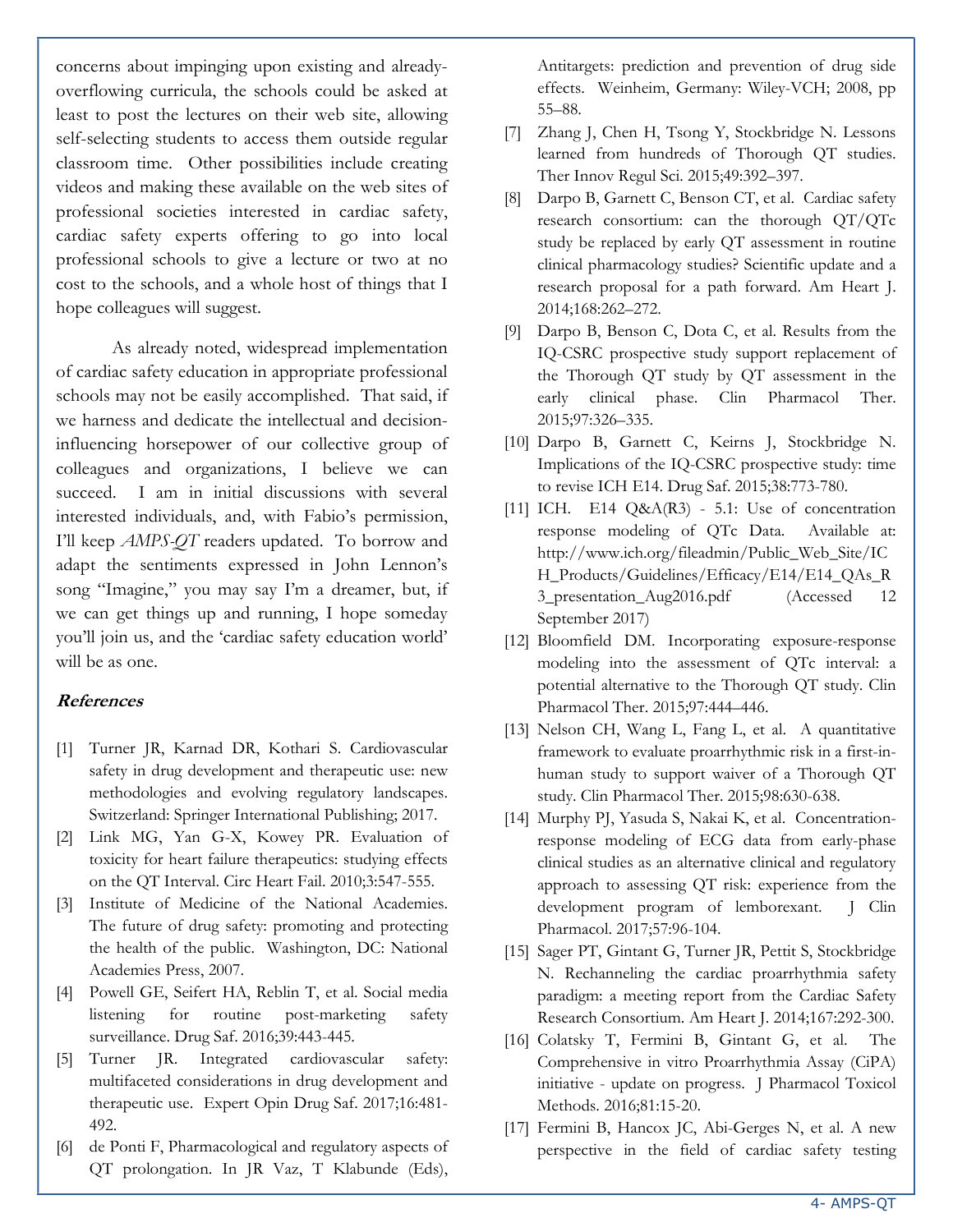through the Comprehensive in vitro Proarrhythmia Assay paradigm. J Biomol Screen. 2016;21:1–11.

- [18] Gintant G, Sager PT, Stockbridge N. Evolution of strategies to improve preclinical cardiac safety testing. Nat Rev Drug Discov. 2016;15:457-471.
- [19] Johannesen L, Vicente J, Hosseini M, Strauss DG. Automated algorithm for J-Tpeak and Tpeak-Tend assessment of drug-induced proarrhythmia risk. PLoS One. 2016;11:e0166925.
- [20] Johannesen L, Vicente J, Mason JW, et al. Late sodium current block for drug-induced long QT syndrome: results from a prospective clinical trial. Clin Pharmacol Ther. 2016;99:214-23.
- [21] Vicente J, Stockbridge N, Strauss DG. Evolving regulatory paradigm for proarrhythmic risk assessment for new drugs. J Electrocardiol. 2016;49:837-842.
- [22] Dutta S, Chang KC, Beattie KA, et al. Optimization of an in silico cardiac cell model for proarrhythmia risk assessment. Front Physiol. 2017;8:616.
- [23] Gintant G, Fermini B, Stockbridge N, Strauss D. The evolving roles of human iPSC-derived cardiomyocytes in drug safety and discovery. Cell Stem Cell. 2017;21:14-17.
- [24] Huang H, Pugsley MK, Fermini B, et al. Cardiac voltage-gated ion channels in safety pharmacology: review of the landscape leading to the CiPA initiative. J Pharmacol Toxicol Methods. 2017;87:11-23.
- [25] Li Z, Dutta S, Sheng J, et al. Improving the in silico assessment of proarrhythmia risk by combining hERG (human ether-à-go-go-related gene) channeldrug binding kinetics and multichannel pharmacology. Circ Arrhythm Electrophysiol. 2017;10:e004628.
- [26] Pugsley MK, de Korte T, Authier S, et al. Safety pharmacology methods and models in an evolving regulatory environment. J Pharmacol Toxicol Methods. 2017;87:1-6.
- [27] ICH. ICH E14/S7B IWG/DG Work Plan, 26 August 2016. Available at: http://www.ich.org/fileadmin/Public\_Web\_Site/IC H\_Products/Guidelines/Efficacy/E14/E14\_S7B\_W G\_Work\_plan\_26Aug2016.pdf (Accessed 12 September 2017)
- [28] Seifert HA, Malik RE, Bhattacharya M, et al. Enabling social listening for cardiac safety monitoring: proceedings from a DIA-CSRC cosponsored Think Tank. Am Heart J, in press.
- [29] Tisdale JE, Wroblewski HA, Overholser BR, et al. Prevalence of QT interval prolongation in patients admitted to cardiac care units and frequency of

subsequent administration of QT interval-prolonging drugs: a prospective, observational study in a large urban academic medical center in the US. Drug Saf. 2012;35:459-470

- [30] Franchi C, Ardojno I, Rossio R, et al: REPOSI Investigators. Prevalence and risk factors associated with use of QT prolonging drugs in hospitalized older people. Drugs Aging. 2016;33:53-61.
- [31] Michels G Kochanek M, Pfister R. Life-threatening cardiac arrhythmias due to drug-induced QT prolongation: a retrospective study over 6 years from a medical intensive care unit. Med Klin Intensivmed Notfmed. 2016;111:302-309.
- [32] Dhanani TC, Mantovani EH, Turner JR. Clinical pharmacists' opportunities to reduce inappropriate prescription of QT-prolonging medications: calls to action. Int J Pharm Pract. 2017;25:176-179.
- [33] Vlachos K et al. An update on risk factors for druginduced arrhythmias. Expert Rev Clin Pharmacol. 2016;9:117-127.
- [34] Trinkley KE et al. QT interval prolongation and the risk of torsades de pointes: essentials for clinicians. Curr Med Res Opin. 2013;29:1719-1726.
- [35] Li M, Ramos LG. Drug-induced QT prolongation and Torsades de Pointes. P T. 2017;42:473-477.

## Products News

#### Looking forward

In Q4 2017 AMPS is planning to release:

- o A new version of CER-S (v. 3.1.0.), including the following optimized platforms:
	- Continuous ECG beat detection and classification, including refined algorithm
	- ECG beat editor
	- Arrhythmia detection and Arrhythmia

## AMPS Notebook

Fabio will be attending the CSRC Meeting and CSRC Think Tank that will be held in at the FDA facility in Silver Spring, MD on October 24<sup>th</sup> and 25<sup>th.</sup>

## AMPS People

Marco Denti joined AMPS in June 2016. He has a Master's degree in Industrial Engineering and has over 10 years' experience in projects development and management. He started off as an Industrial Engineer